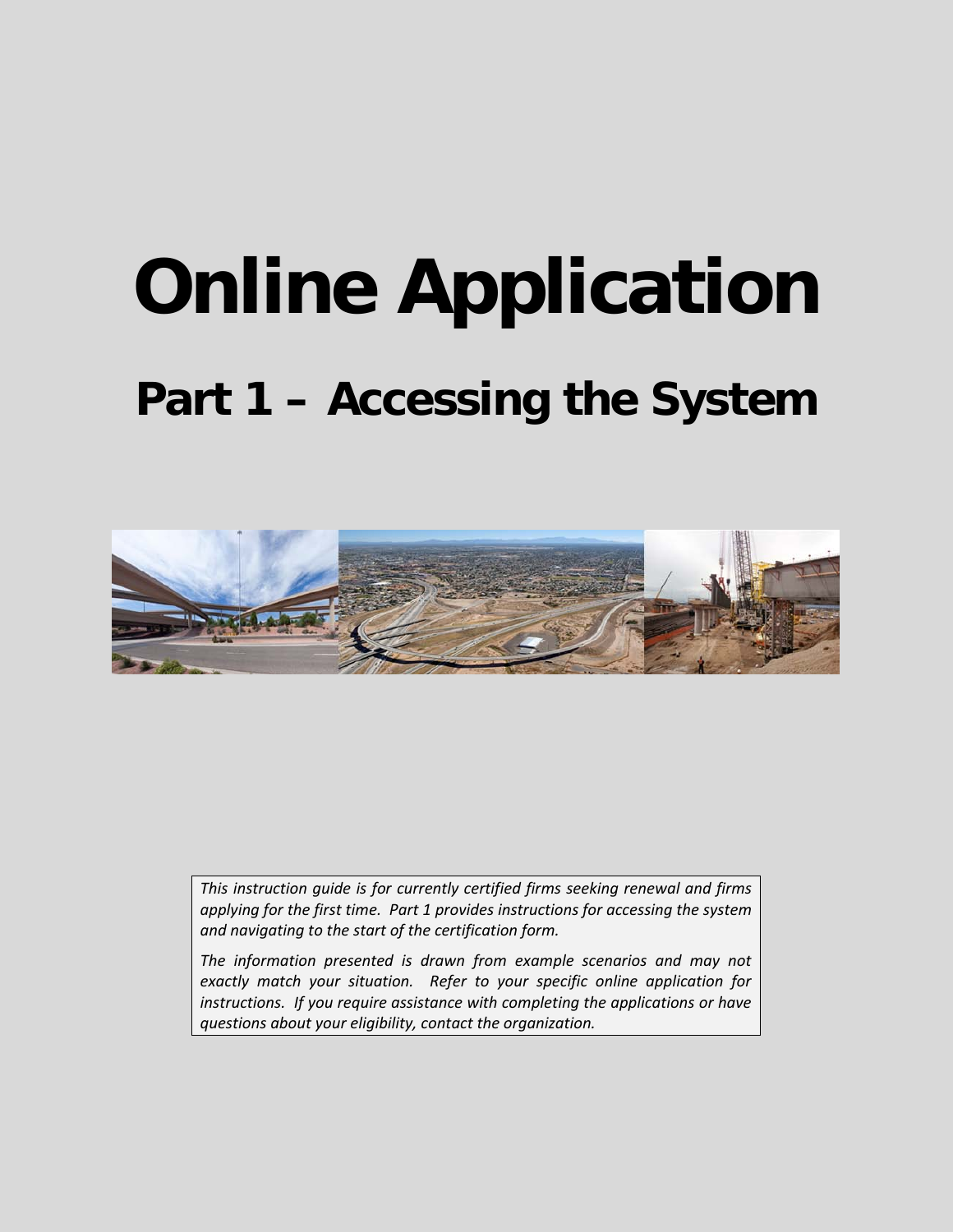# **Getting Started**

As part of the application process, you will be required to answer questions and provide documentation that is considered private and confidential. For this reason, you must use a user account to log into the system. Access to your application is strictly limited to the person that creates the application (you), any other specific company staff you authorize (always create new accounts for other employees, do not share accounts), and certification/support staff that you specifically authorize.

The application system is secure. All communications between you and the system are encrypted, your company information is stored on computer servers in a secure facility, and confidential data is encrypted at all times.

## **Access the online certification application system**

Navigate via the organization's website to the start of the online application process and select one of the three options.

| To continue, please select an option below:                                                                 |                                                                                                                    |                                          |  |
|-------------------------------------------------------------------------------------------------------------|--------------------------------------------------------------------------------------------------------------------|------------------------------------------|--|
| <b>Option 1</b>                                                                                             | <b>Option 2</b>                                                                                                    | <b>Option 3</b>                          |  |
| <b>Recertification</b>                                                                                      | <b>Recertification</b>                                                                                             | <b>New Certification</b>                 |  |
| Your firm is currently<br>certified and you know<br>vour username and<br>password to access this<br>system. | Your firm is currently<br>certified and you do not<br>know your username and<br>password to access this<br>system. | Your firm is not currently<br>certified. |  |
| » Login                                                                                                     | » Lookup Account                                                                                                   | <b>Create Account</b>                    |  |

After logging in to your account, click the **Apply for Certification** link on the right side of<br>the page or select **View > My Certifications** from the left menu. If you have questions<br>about this process or need more inform

- 1. If you have accessed this system before for certification or other related function (contract/concession compliance, vendor registration) and know your username and password, select **Option 1** and login. Continue to "Accessing the Application".
- 2. If you have never accessed this system before but are currently certified by this agency, an account has already been created for your firm. Select **Option 2**.
- 3. If you are not currently certified with this agency, select **Option 3**. You will be able to create a new account for your firm. During the process, if a match is found with an existing record, you will be alerted. Once the new account is created, you will be automatically redirected to the start of the certification application.
- **NOTE:** Some organizations require that all firms seeking business with them must submit a separate vendor registration through this same system. These registrations are unrelated to applications for certification, but must be completed prior to starting the online application. In these cases, you will be automatically redirected to the vendor registration form upon login. Complete the form and then follow the link at the end to the certification process.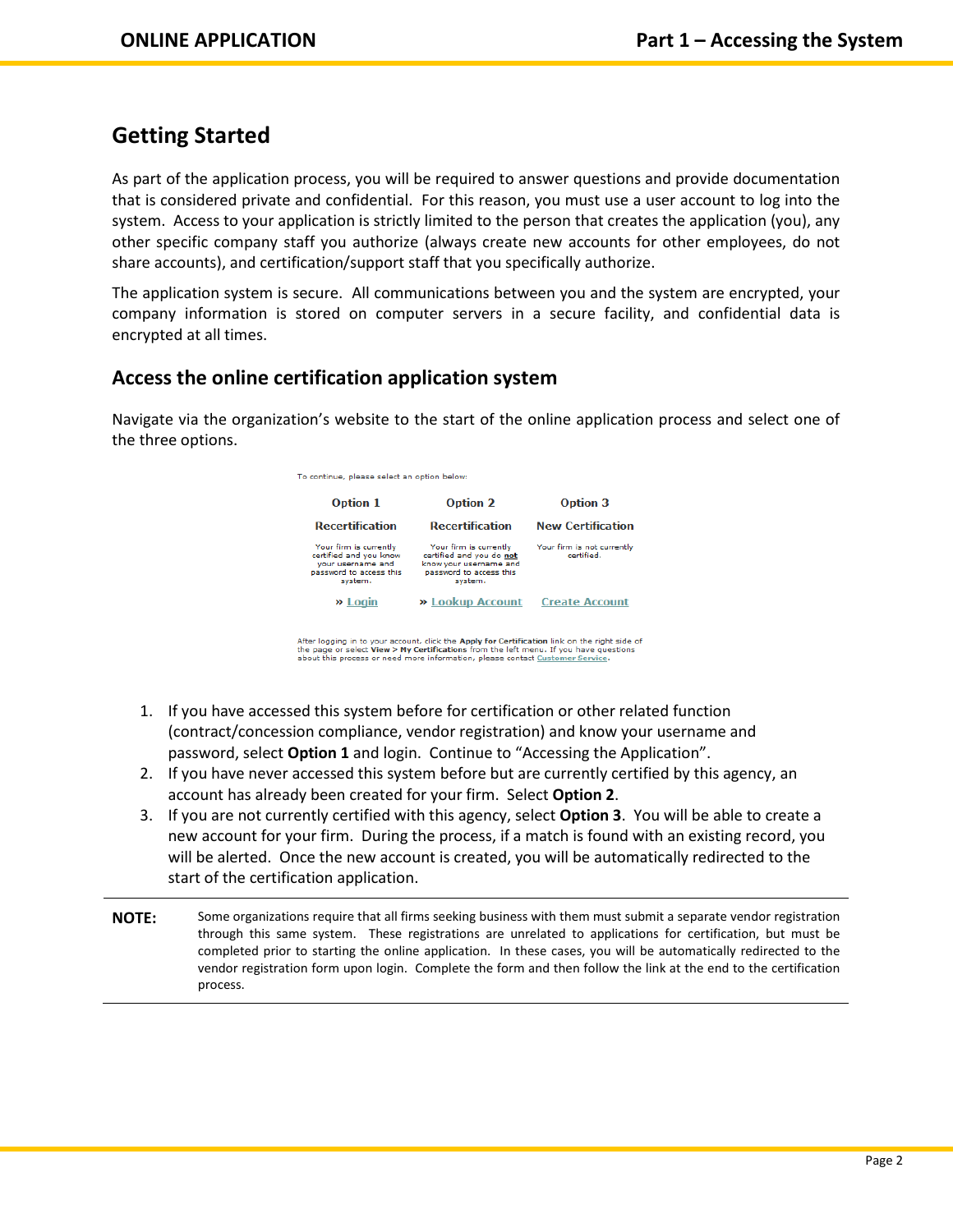### **Account Lookup**

On the Account Lookup page (Option 2), enter information about your firm into one or more fields and click **Search**. Click **Username/Password Reminder** in the Search Results for an immediate username/password notice.

| <b>Search Results</b>                                                                                                   |                                                                                                                          |                                               |  |
|-------------------------------------------------------------------------------------------------------------------------|--------------------------------------------------------------------------------------------------------------------------|-----------------------------------------------|--|
| <b>Business</b>                                                                                                         | <b>Contact Person</b>                                                                                                    |                                               |  |
| <b>Bilingual Yellow Pages</b>                                                                                           |                                                                                                                          | [Request New User]                            |  |
| » Contact Person<br>E: test@ test3.com<br>P: 555-555-5555 F: 555-555-5555<br>A: 3200 E. Airfield Drive, DFW Airport, TX |                                                                                                                          | [Username/Password Reminder]<br>[Change Info] |  |
| <b>Corporate Communications Center, Inc.</b>                                                                            |                                                                                                                          | [Request New User]                            |  |
|                                                                                                                         | » Contact Person<br>E: test@ test25.com<br>P: 555-555-5555 F: 555-555-5555<br>A: 3200 E. Airfield Drive, DFW Airport, TX | [Username/Password Reminder]<br>[Change Info] |  |
|                                                                                                                         |                                                                                                                          |                                               |  |

## **Search Tips**

On the Account Lookup page, enter information about your firm into one or more fields and click **Search**. Click **Send Reminder** in the Search Results for a username/password notice.

- **Start with one parameter**. Usually you can find the record you are looking for by using one or two parameters. The more specific your search terms, the less likely you are to find the record because of spelling, order, or other variations in your search.
- **Keep search parameters short**. Use "ACME" instead of "ACME Construction, Inc**."** You can even use partial words, such as "enviro" instead of "environmental consultant."
- **All searches are wildcard**. "ACM" and "CME" will return ACME.
- **The system ignores punctuation**. C. C. is the same as C C; C & C is treated the same as C and C.
- **Searches are not case sensitive**. ACME is treated the same as acme.
- When searching by first name, be aware that users may be listed by alternate names. For example: James, Jim, Jimmy, or J.

#### **Common Issues Encountered**

#### **I can't find my company.**

All companies currently certified with the organization are in the system. Try different search criteria.

#### **I didn't receive the username/password email.**

Check your spam folder in case the system message has been blocked. Look for emails from the organization.

#### **My contact information listed in incorrect.**

Click **Change Info** to the right of your name and submit the form on the next page. Customer Support will update your account so that you can access the system.